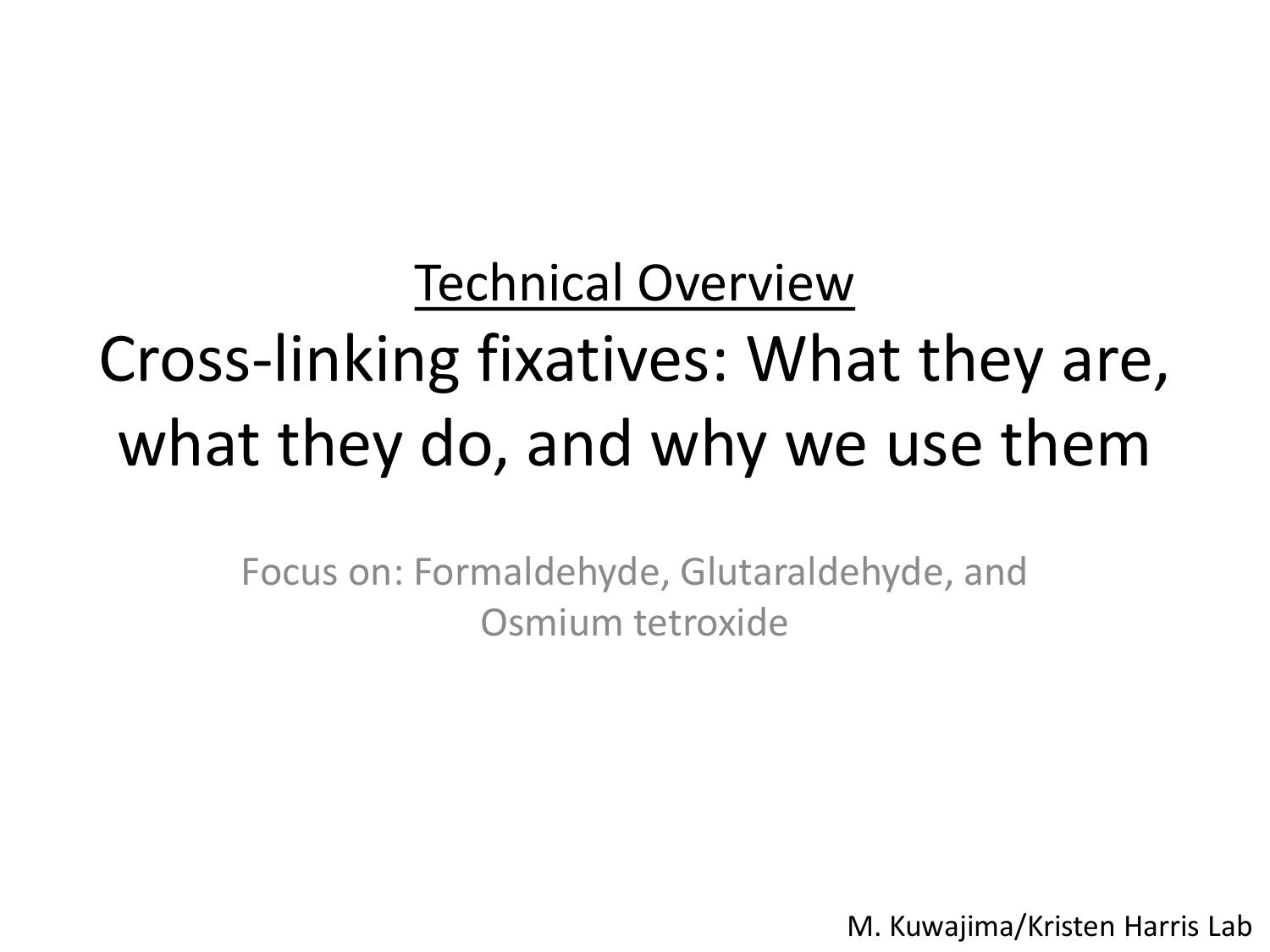# EM processing and imaging demands better tissue fixation

#### **LM**

- Visible light
- No vacuum (1 atm)
- Live cells/tissue can be imaged.
- Samples can contain water.
- Biological tissue has sufficient contrast.
- Formaldehyde fixation is often sufficient to preserve the tissue/cell.

#### **EM**

- Electron beam (high energy)
- High vacuum
- Samples must be embedded into plastic.
- Samples must be dehydrated.
- Biological tissue is not electronopaque enough.  $\rightarrow$  need heavy metal stains
- Tissue must be protected against subsequent EM processing and imaging.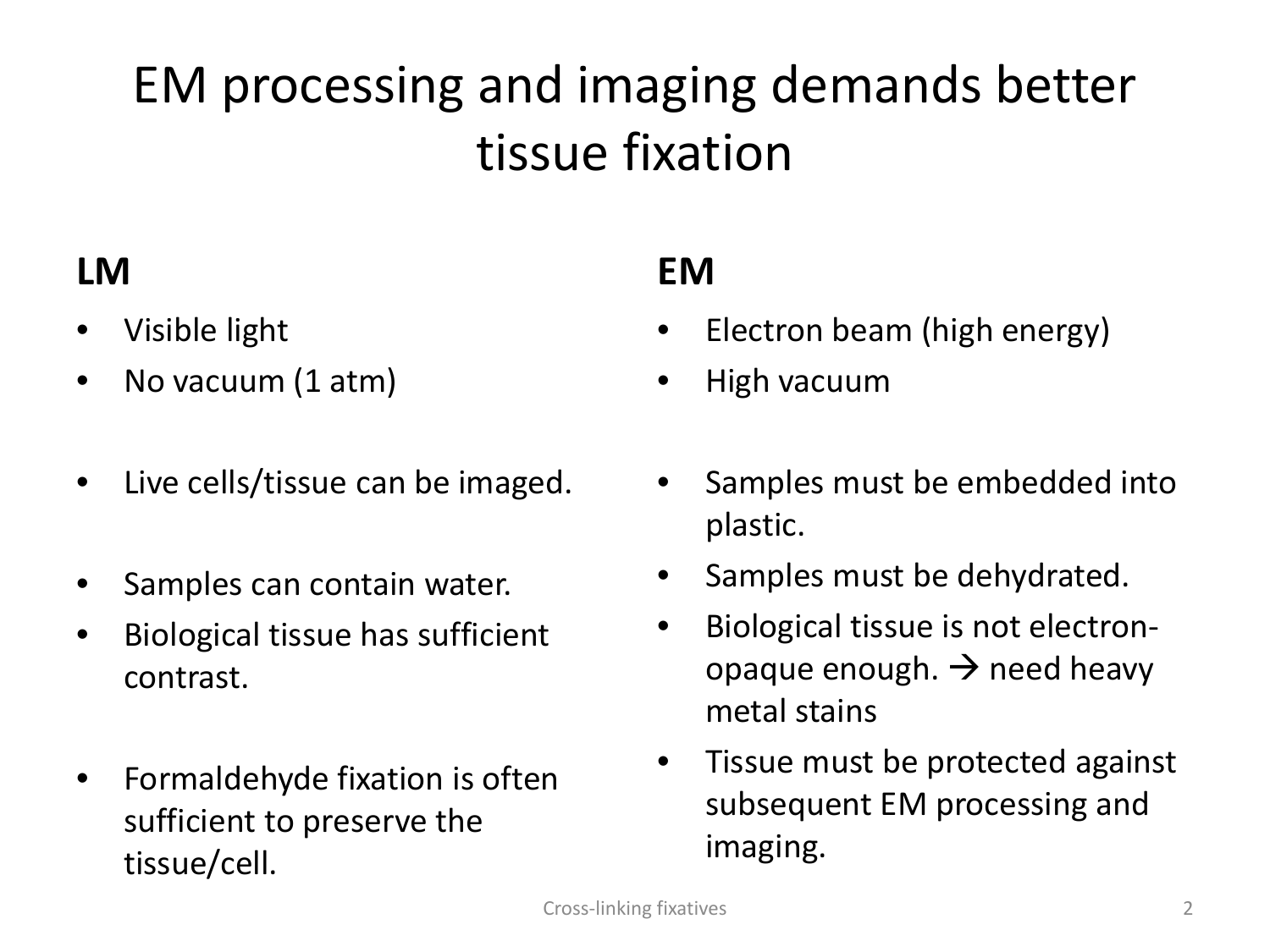# Commonly used chemical fixatives for microscopy

- Cross-linking (additive) fixatives: e.g., formaldehyde, glutaraldehyde, acrolein, osmium tetroxide
	- Fixative molecules form cross-linkage with their targets.
	- Formaldehyde-glutaraldehyde mixture is the most commonly used primary fixative for EM (introduced by Karnovsky in 1965).
- Coagulants: e.g., EtOH, MeOH
	- Coagulate and/or precipitate proteins
	- Do not fix carbohydrates and lipids
	- LM only
- Acids: e.g., acetic acid, picric acid
	- precipitate proteins
	- Do not fix carbohydrates and lipids
	- LM only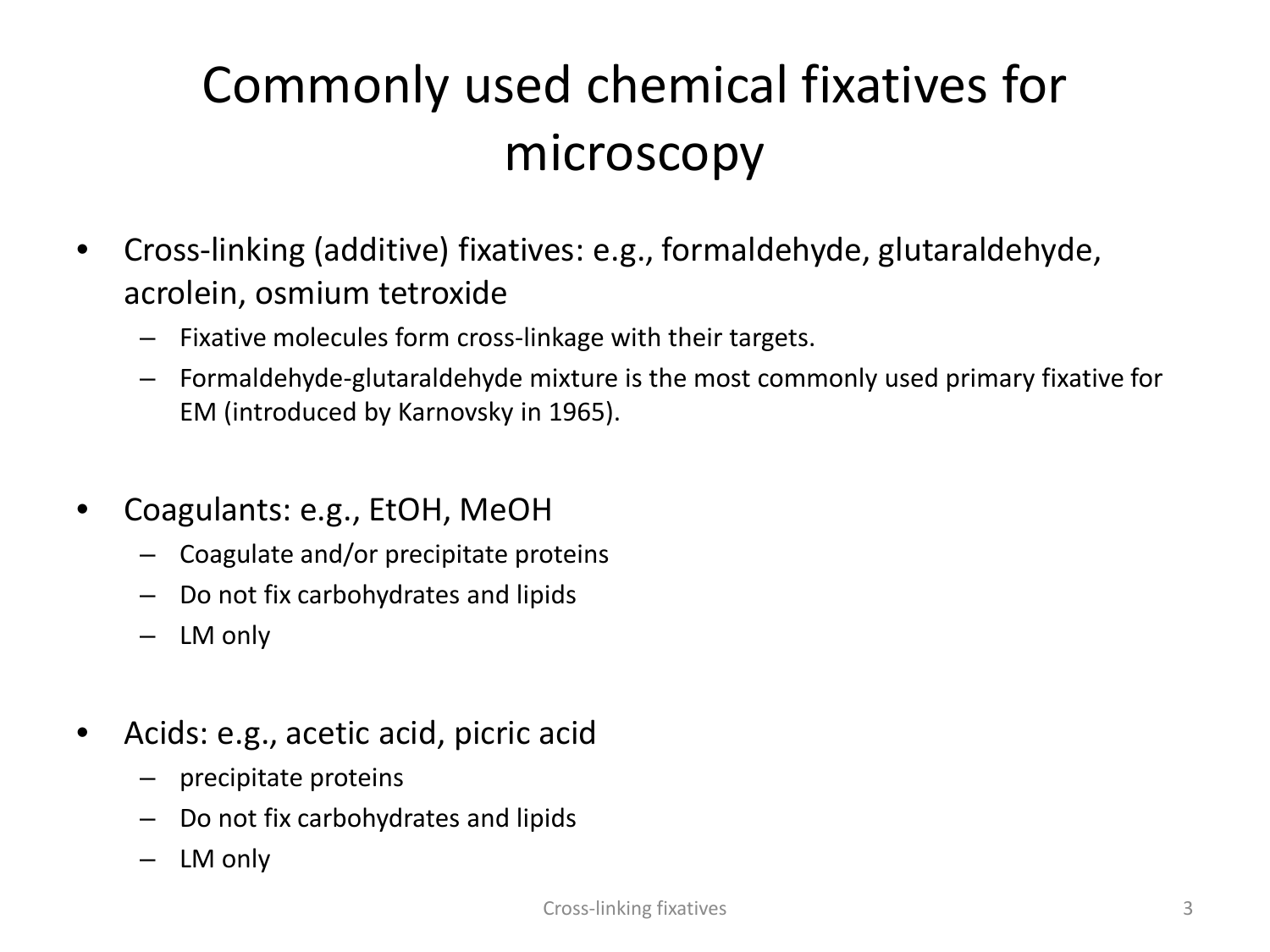# Formaldehyde

#### (or is it *para*formaldehyde? What is formalin, anyway?)



#### • **Formaldehyde** = water soluble gas

- When dissolved, it forms methylene hydrate
- Methylene hydrate molecules can react with one another to form polymers
- Small molecule = rapid penetration into tissue
- **Formalin** = 37-40% formaldehyde (aq) with methanol (up to 15%), which prevents polymerization
- **Paraformaldehyde** = higher polymers (n = up to 100) of formaldehyde;
	- insoluble in water
	- requires heat and high pH to de-polymerize in water.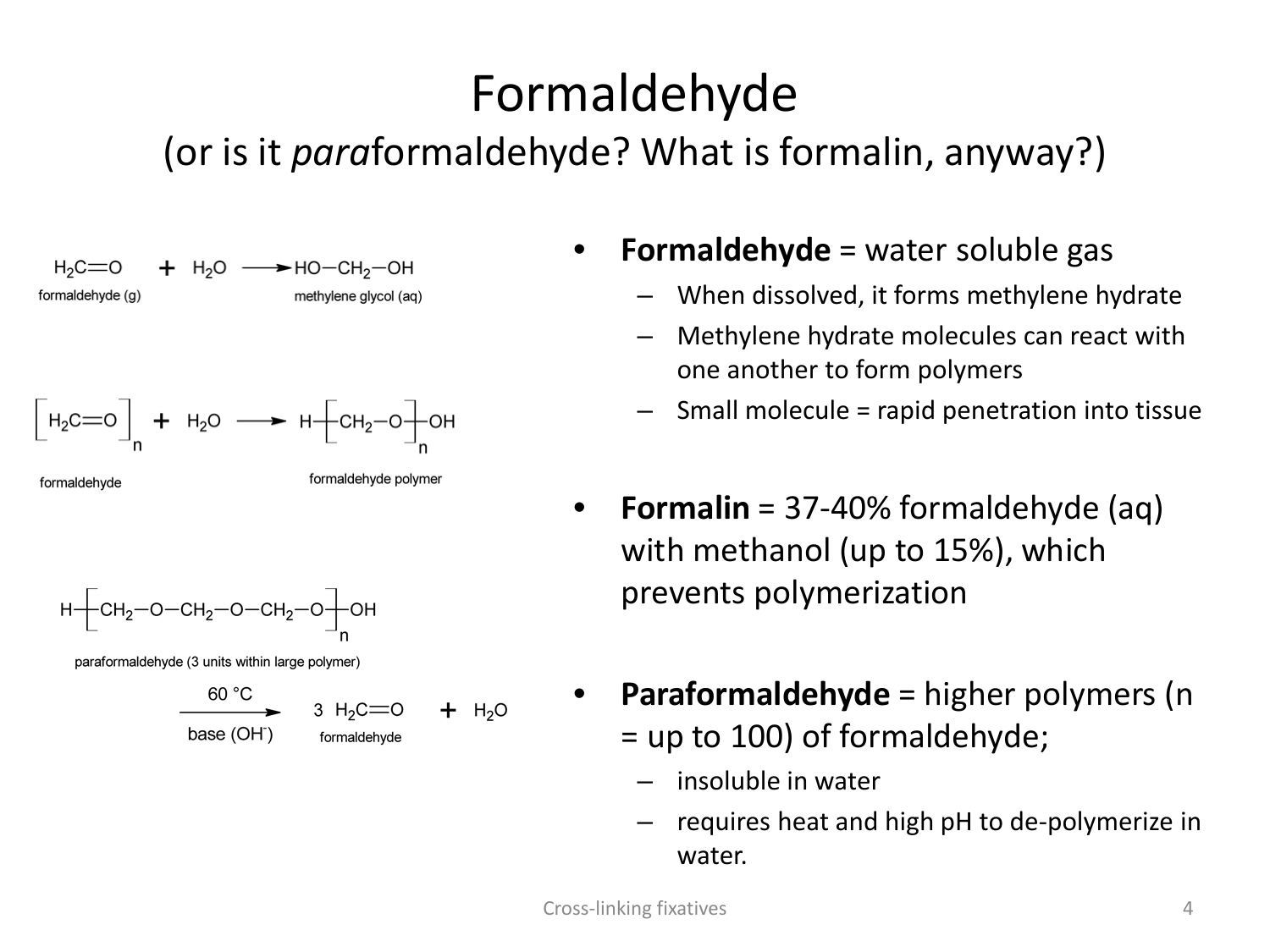### Formaldehyde reacts primarily with proteins



Formation of methylene bridge with a neighboring nitrogen atom (slow)



- The aldehyde group can react with nitrogen and some other atoms of proteins.
- Methylene bridge (-CH<sub>2</sub>-) is formed between two reactive atoms in proteins that are very close together.
- Other molecules (carbohydrates, lipids, nucleic acids) are thought to be trapped in a matrix of crosslinked proteins.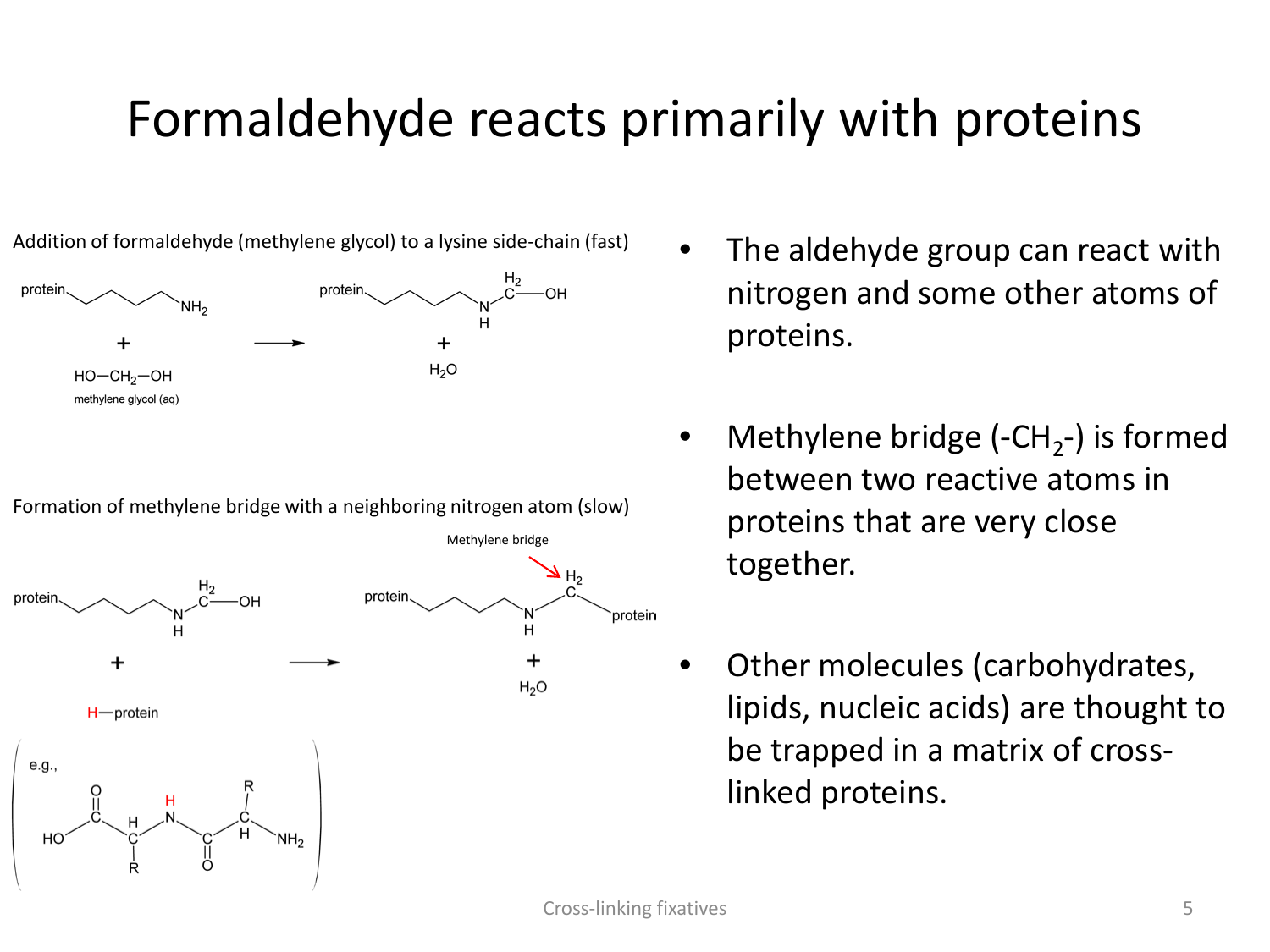### Glutaraldehyde (Quality fixation for EM since 1963)





- First introduced by Sabatini et al. in 1963 as a fixative for EM
- Two aldehyde groups per molecule, with a longer, flexible hyrocarbon chain
	- More efficient cross-linking
	- Small enough to penetrate tissue (slower than formaldehyde)
- Present in aqueous solutions as monomers and polymers of variable size

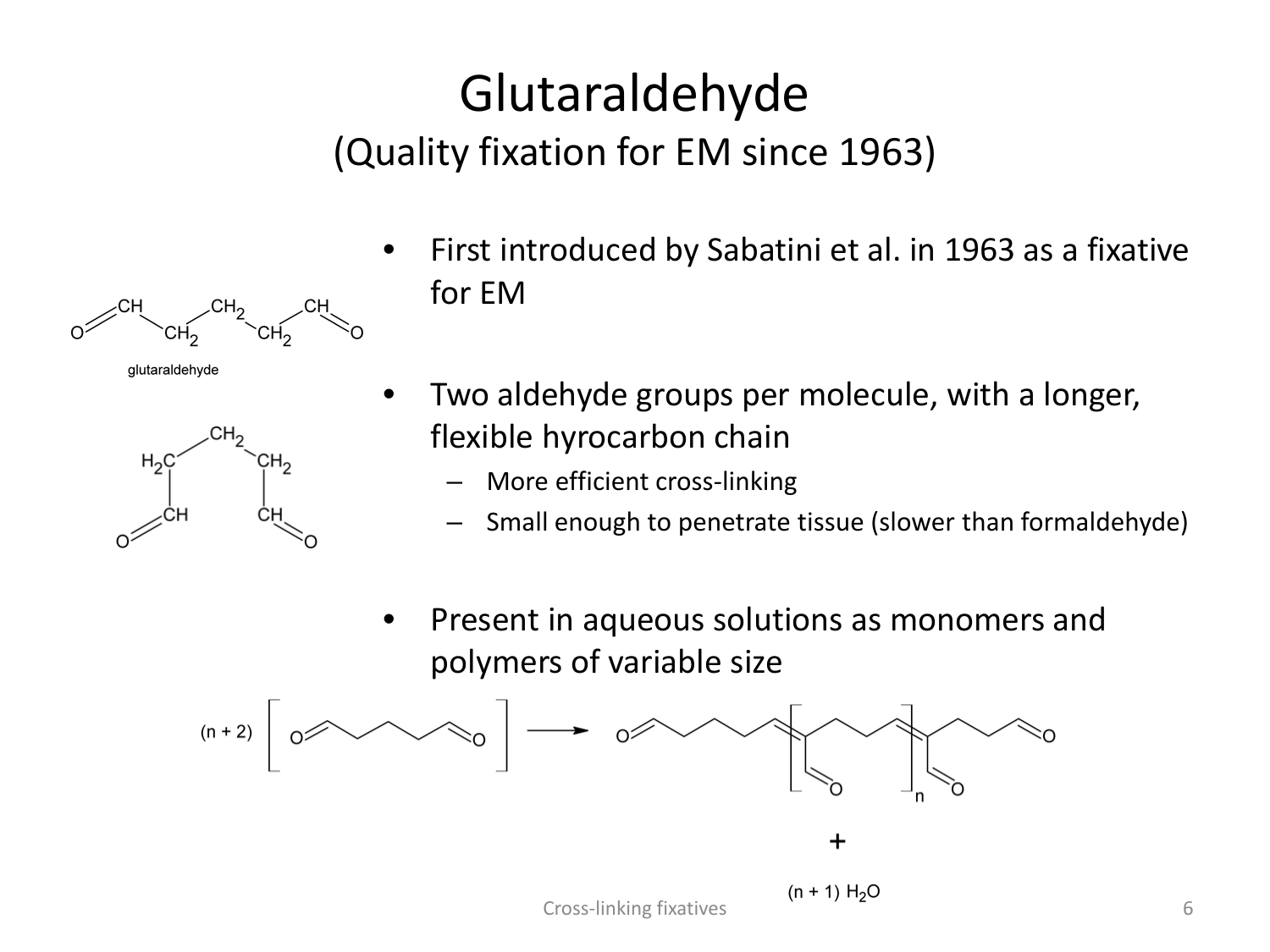### Glutaraldehyde readily cross-links proteins



- Both aldehyde groups of a single glutaraldehyde molecule react with proteins to form cross-linkage.
- Glutaraldehyde can also react with phospholipids containing free amino groups (e.g., phosphatidylserine, phosphatidylethanolamine).
- Glutaraldehyde introduces free aldehyde groups to the fixed tissue
	- Can pose problems for immunolabeling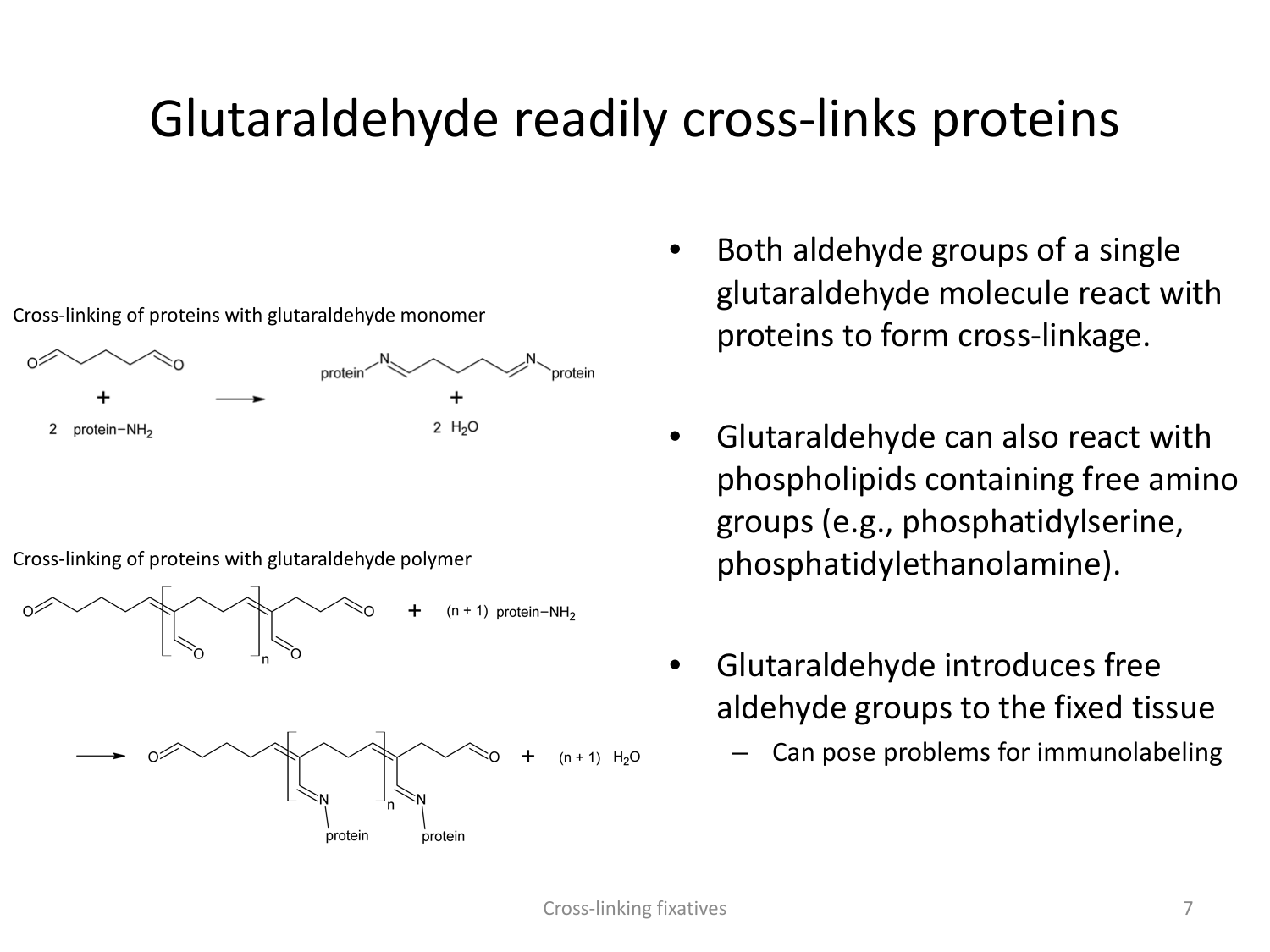#### Osmium tetroxide (the multi-tasker)

- Introduced in 1948 by Claude
- Os can exist in nine oxidative states, five of which are reasonably stable.
	- Many potential chemical reaction pathways with many substrates.
- $\text{OsO}_4$  is soluble in both polar (aqueous) and non-polar media.
	- Penetrate into, and react with, hydrophobic regions of tissue/cell (e.g., membrane phospholipids)
	- Water solubility: ~ 7% at RT
- Os is electron opaque.
	- Works as a stain, as well as a fixative
- $\text{OsO}_4$  also acts as a mordant.
	- Enhancement of lead staining



- Limit tissue section thickness to < 100µm
- Highly toxic

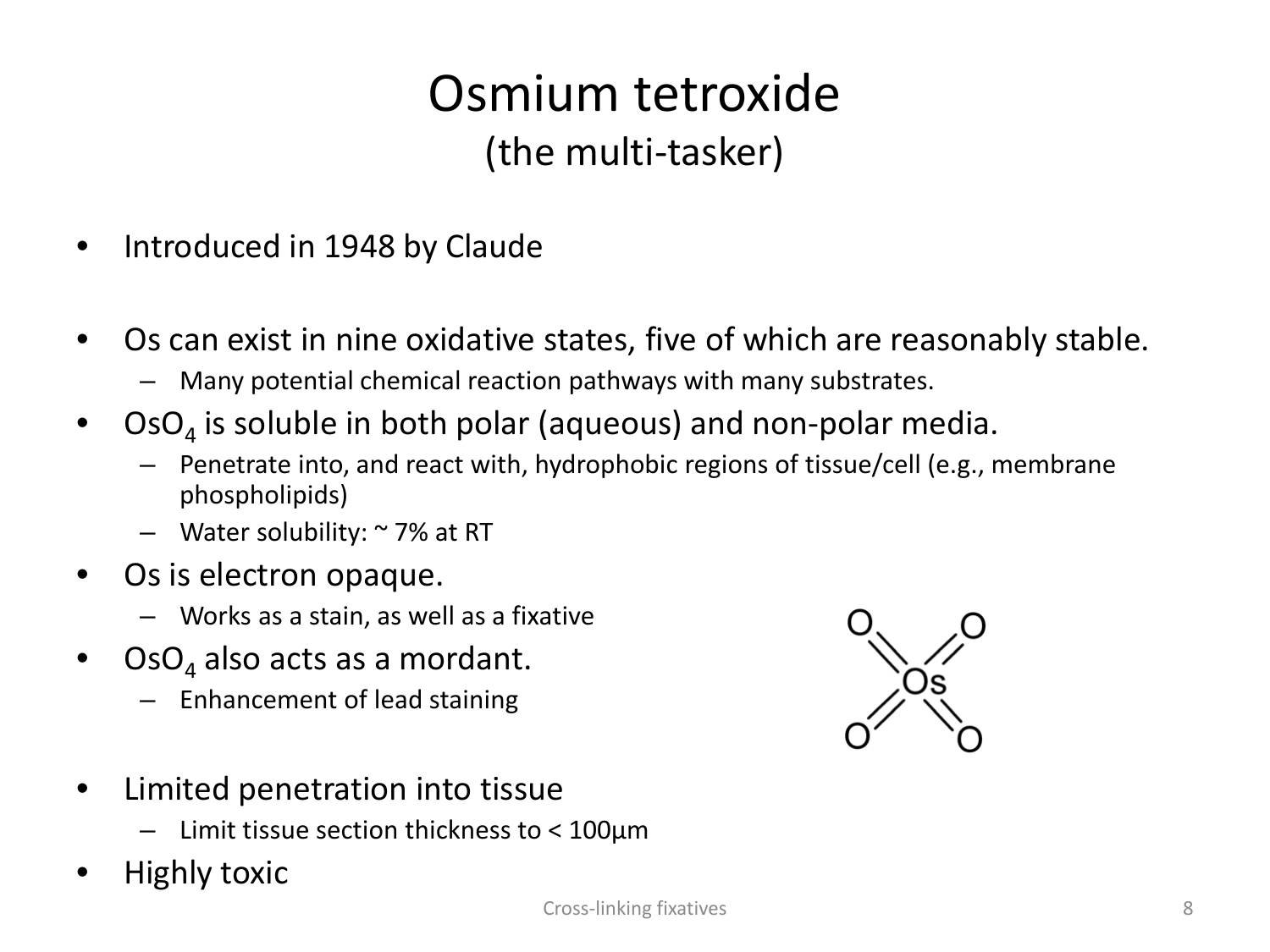## $\text{OsO}_4$  reacts primarily with unsaturated lipids



- $\text{OsO}_4$  reacts with C=C in unsaturated fatty acid chains of phospholipids
	- Reduction of Os during cross-linking reaction produces dark brown color in the processed tissue.
- $\text{OsO}_4$  can also react with some proteins and lipoprotein complexes.

Cross-linking of unsaturated fatty acid chains with  $OSO<sub>4</sub>$ 





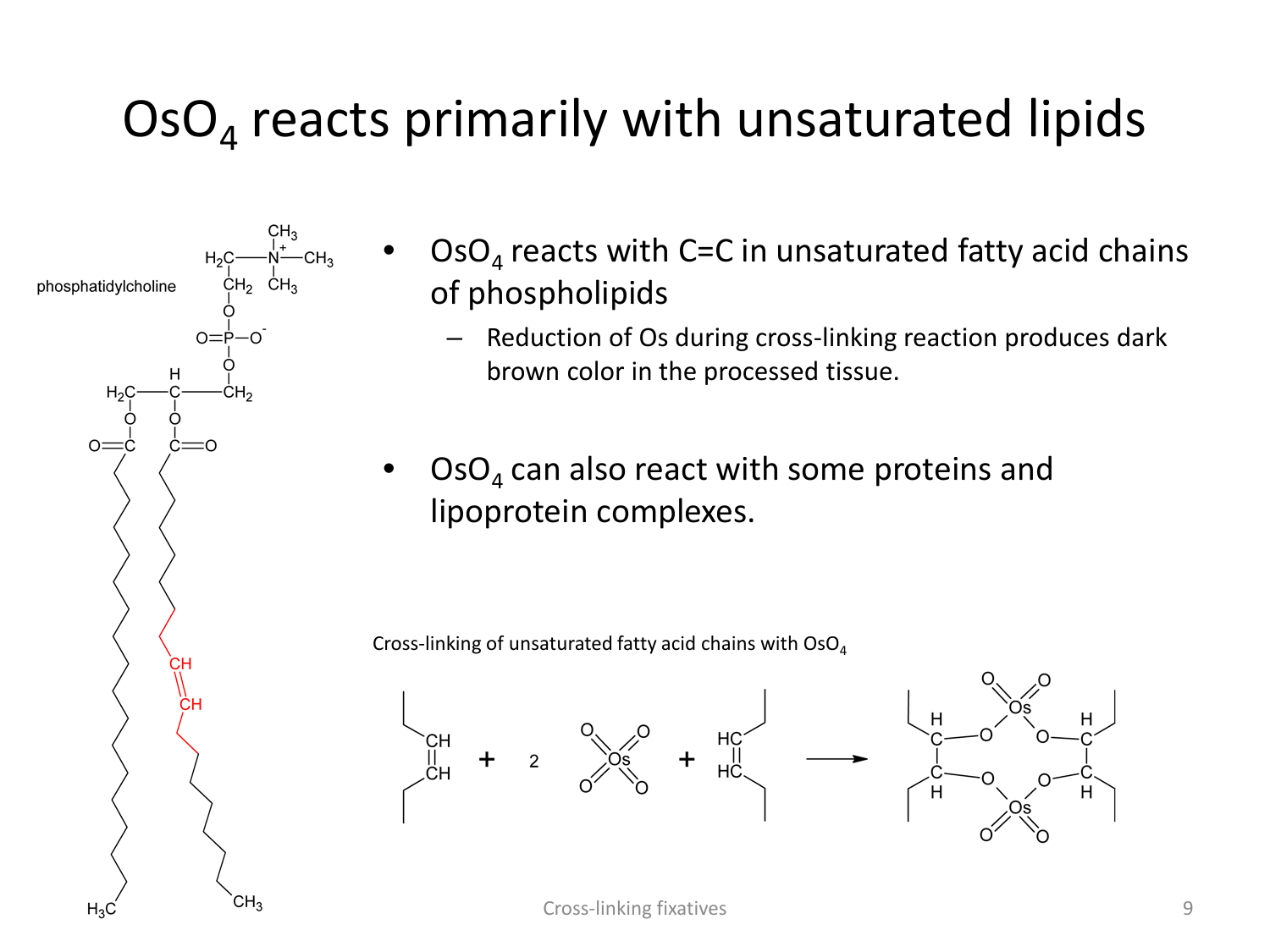### Ideal vs. practice of chemical fixation

- Ideally, a good fixation method should preserve the cell/tissue as a whole.
- In practice, a chemical fixative is usually selective (e.g., aldehydes  $\rightarrow$ proteins).
	- Choose a fixative for molecule/structure of your interest, OR,
	- Use a combination of fixatives, OR,
	- Use a physical fixation method (i.e., rapid freezing)
- Ideally, a good fixation method should preserve the cell structure with minimum change from the living state (volume, morphology, localization of macromolecules and organelles, etc.).
- In practice, fixation and tissue processing usually induce artifacts...
	- Minimize avoidable ones (e.g., swollen mitochondria).
	- Interpret the tissue structure in the context of the fixation and processing.